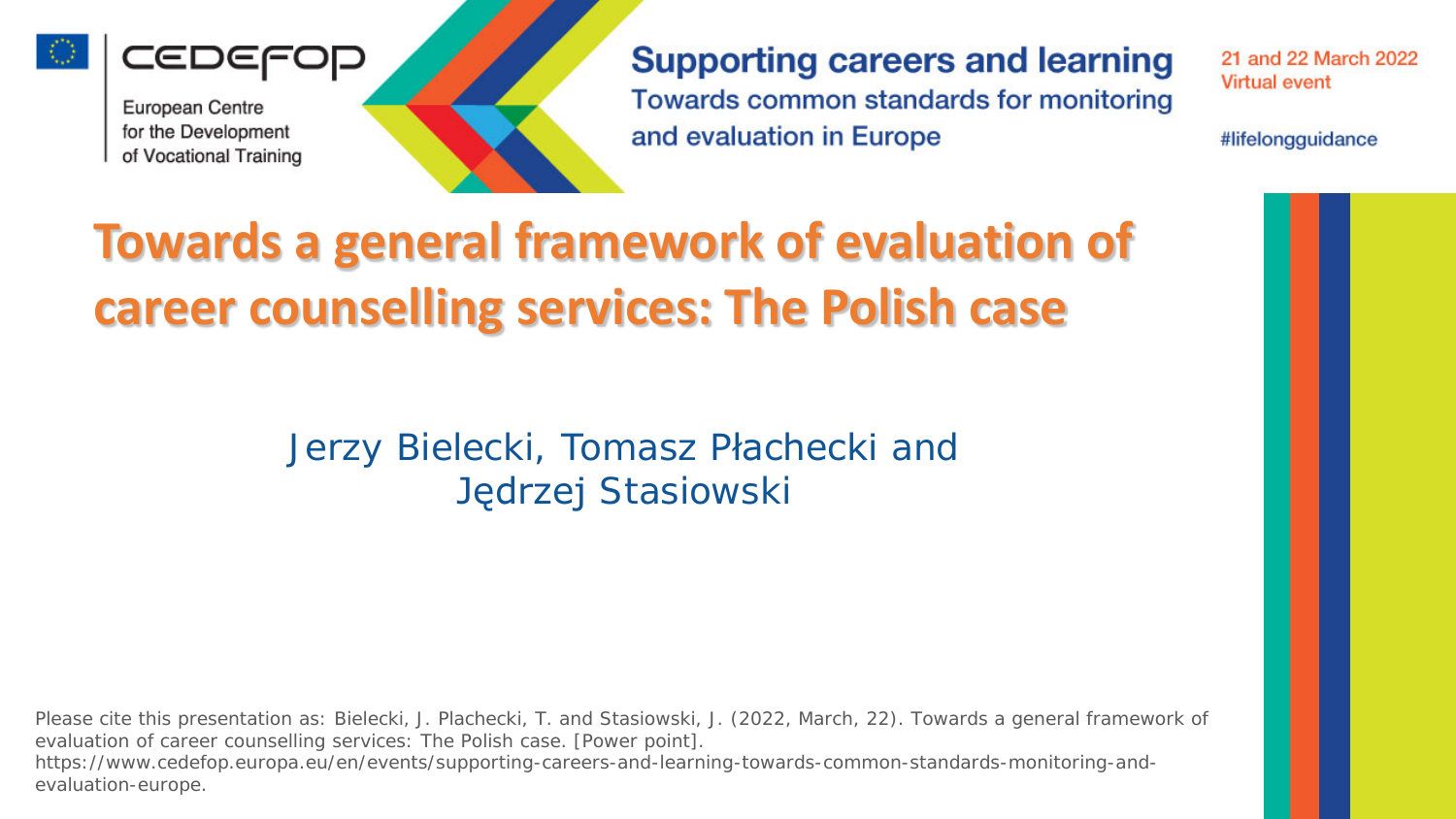

ŒΙ

#### **Supporting careers and learning**

Towards common standards for monitoring and evaluation in Europe

21 and 22 March 2022 **Virtual event** 

#lifelongguidance

# **STRUCTURE**

1.Career counselling in Poland

- A. Background
- B. Institutional map of main providers of career guidance 3
- C. Key sectors of career guidance in Poland
- 2.Theory-based evaluation premises and promises
- 3.Theoretical model of the intervention

4.Career counselling evaluation framework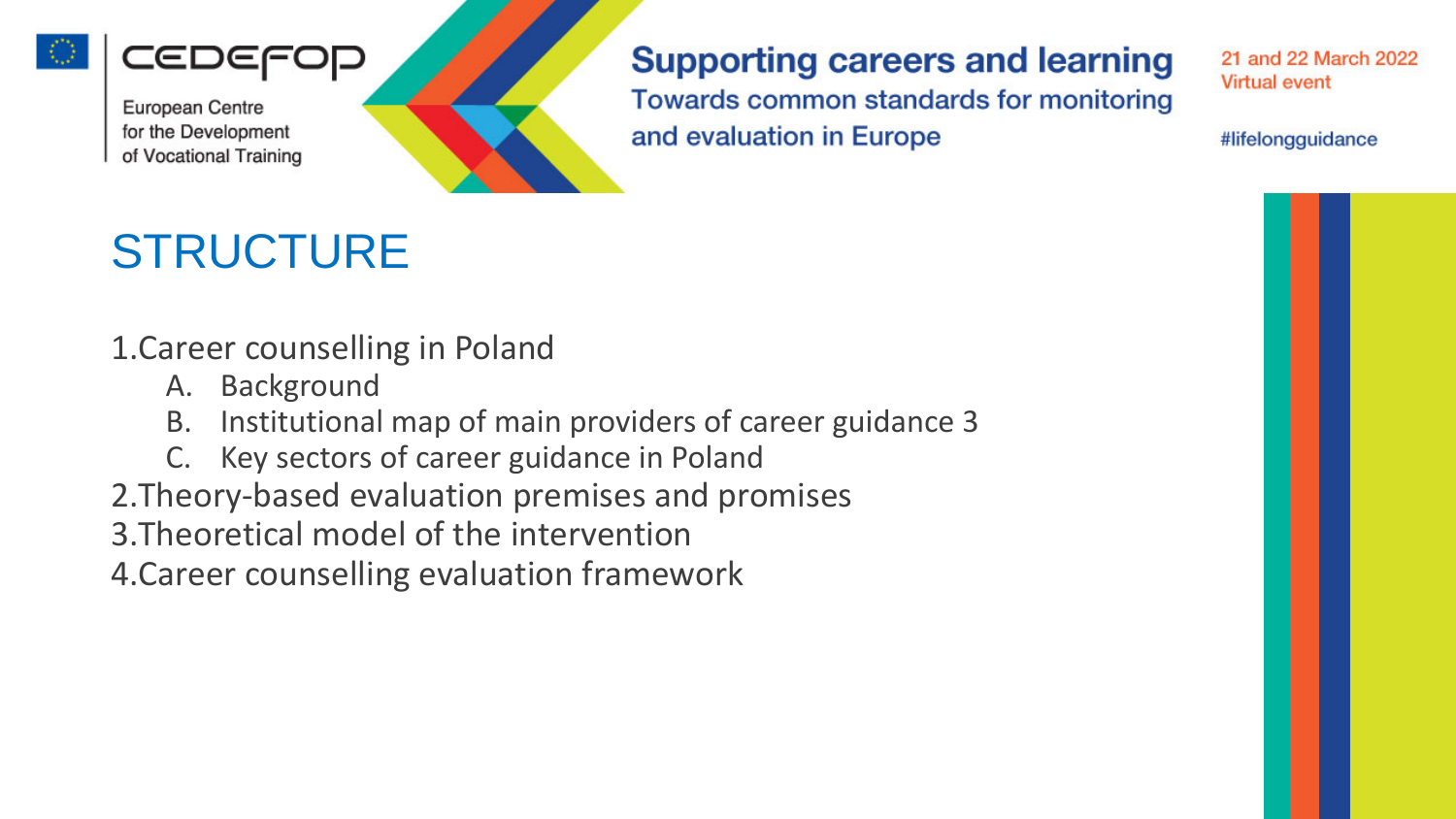

IEDEF

**Supporting careers and learning** Towards common standards for monitoring and evaluation in Europe

21 and 22 March 2022 **Virtual event** 

#lifelongguidance

# CAREER COUNSELLING PROVIDERS

- 1. Various career counselling providers operate under different regulations and authorities
- 2. Three public sectors: education, higher education, labour market
- 3. Free-market services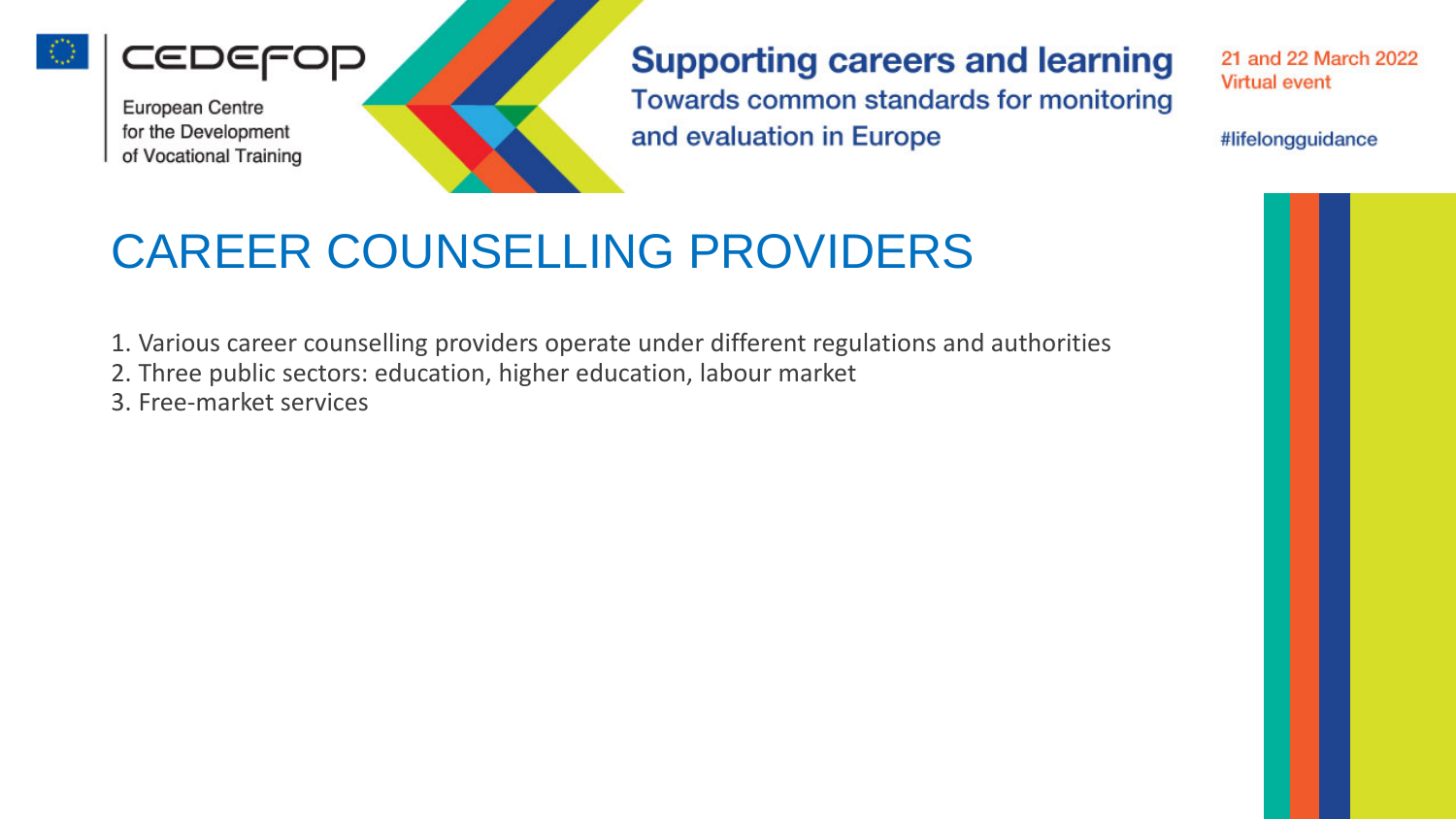

ŒΙ

#### **Supporting careers and learning** Towards common standards for monitoring and evaluation in Europe

21 and 22 March 2022 **Virtual event** 

#lifelongguidance

### EVALUATION BY SECTORS

1.Education

- A. Evaluations of the functioning of individual schools prevail
- B. Career guidance is not a compulsory part of the scope of these evaluations 2.Labour market
	- A. Perspective of short-term changes in the labour market situation of unemployed clients of career counseling

3.Higher education

A. No specific regulations

4.Free-market

A. No specific regulations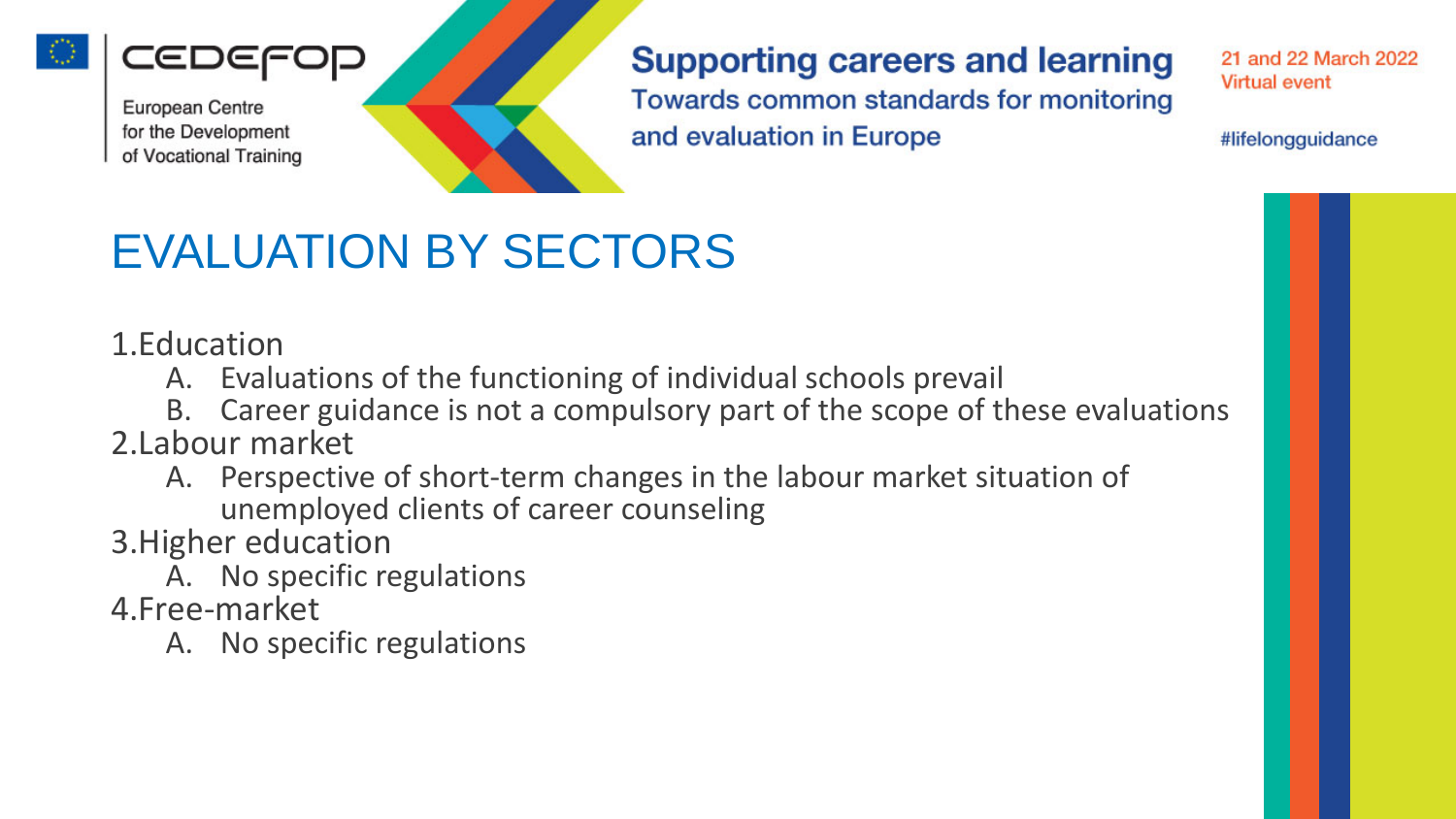

ŒΙ

**Supporting careers and learning** Towards common standards for monitoring and evaluation in Europe

21 and 22 March 2022 **Virtual event** 

#lifelongguidance

### THE THEORY-BASED EVALUATION

- 1. "Theory" = set of assumptions describing the impact of the intervention in its context
- 2. Reconstruction of the casual chain beyond the evaluated intervention
	- A. Taking context into account
	- B. Understanding intervention mechanisms (what's behind the indicators)
- 3. Useful for making recommendations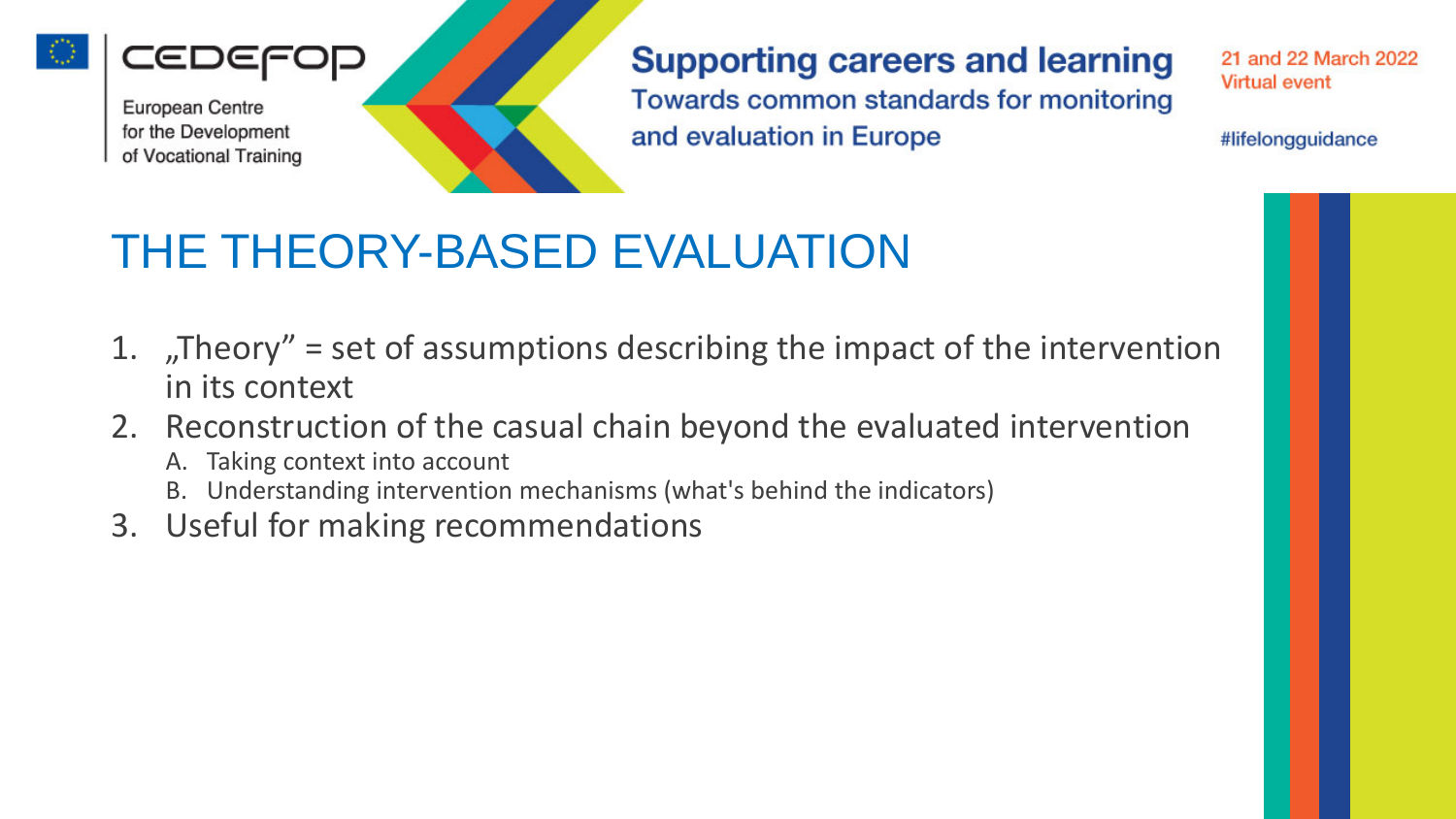



#### **Supporting careers and learning**

Towards common standards for monitoring and evaluation in Europe

21 and 22 March 2022 **Virtual event** 

#lifelongguidance

# RESULTS

- 1. Map of the career counselling system
- 2. Scheme of the intervention theory
- 3. Proposal of evaluation framework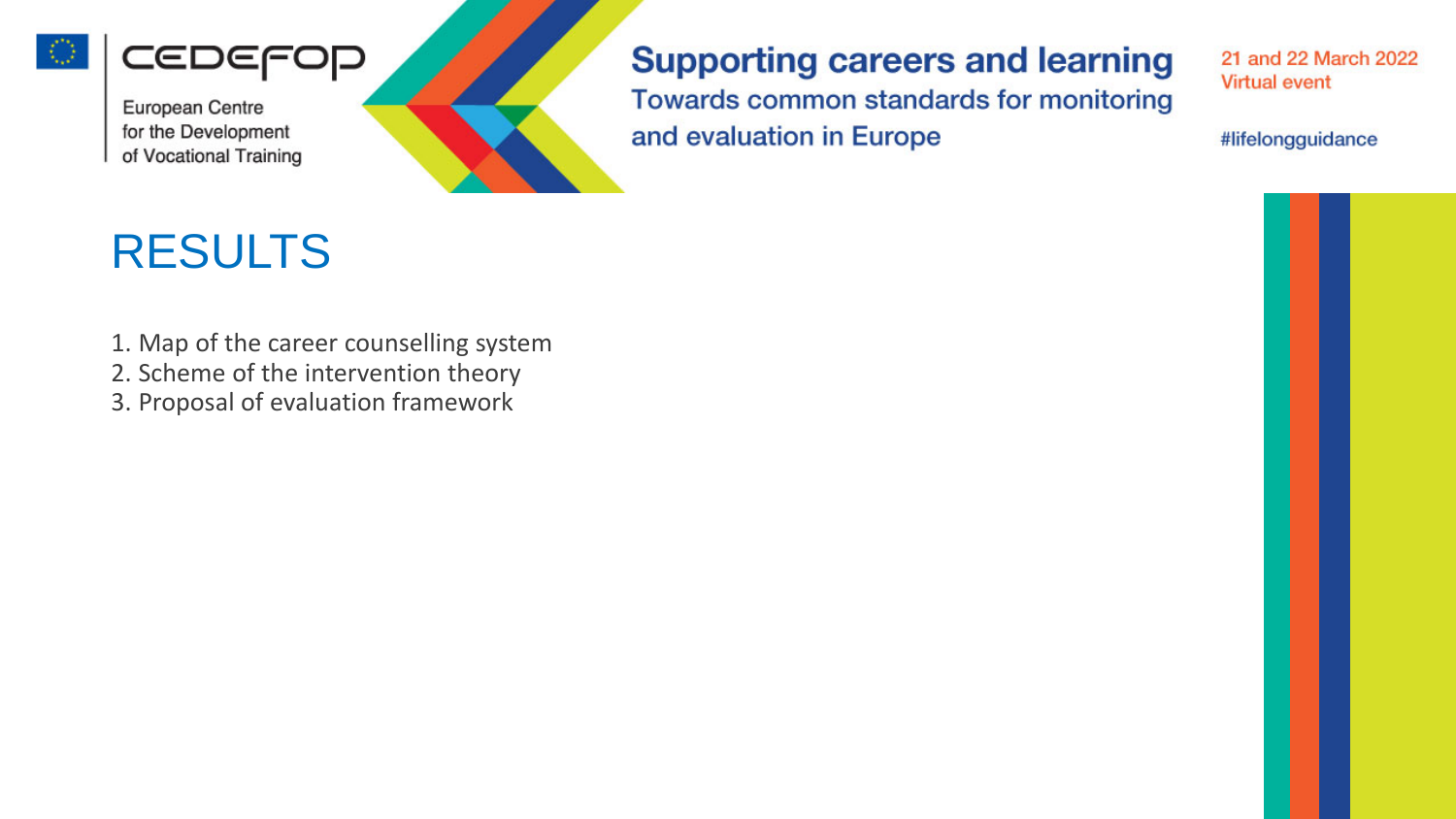

**CEDEFOR** 

#### **Supporting careers and learning** Towards common standards for monitoring and evaluation in Europe

21 and 22 March 2022 **Virtual event** 

#lifelongguidance

#### EXAMINATION OF CAUSAL PATHS PROPOSED IN CAREER COUNSELLING TBE DIAGRAM - EXAMPLE

| <b>Relationship from the diagram</b>                                                                                                                                                                                                                                  | <b>Assumptions</b>                                                                                                                                                                                                                                                                                                                                                                                                                                                                                                                                       | <b>Key research questions</b>                                                                                                                                                                                                                                                                                                                                                                                                                                                                                                                                                                      |
|-----------------------------------------------------------------------------------------------------------------------------------------------------------------------------------------------------------------------------------------------------------------------|----------------------------------------------------------------------------------------------------------------------------------------------------------------------------------------------------------------------------------------------------------------------------------------------------------------------------------------------------------------------------------------------------------------------------------------------------------------------------------------------------------------------------------------------------------|----------------------------------------------------------------------------------------------------------------------------------------------------------------------------------------------------------------------------------------------------------------------------------------------------------------------------------------------------------------------------------------------------------------------------------------------------------------------------------------------------------------------------------------------------------------------------------------------------|
| Career-counselling provider<br>Client's competences necessary to make informed educational<br>and professional decisions (A1)<br>Other career-counselling providers<br>Client's competences necessary to make informed educational<br>and professional decisions (F2) | Clients have the minimal competences<br>es/resources to participate fully and<br>benefit from career counselling<br>services.<br>Clients are motivated to participate in<br>the career counselling process.<br>Career counselling services reflect the<br>needs of clients.<br>Counselling services are conducted<br>comprehensively (by one entity or by<br>several cooperating entities providing<br>services in this area).<br>Counselling services are of high quality<br>/ professionally conducted/carried out<br>following the quality standards. | What are the main categories of career counselling clients?<br>Why are they interested in career counselling services?<br>What are the mechanisms of career counselling services client<br>selection?<br>Are there any barriers to the client participation in career<br>counselling (also considering deficits on the client side)?<br>How are career guidance services tailored to the individual<br>needs of their users?<br>What are the quality assurance mechanisms for the career<br>guidance services? How do they work?<br>How are career guidance services conducted<br>comprehensively? |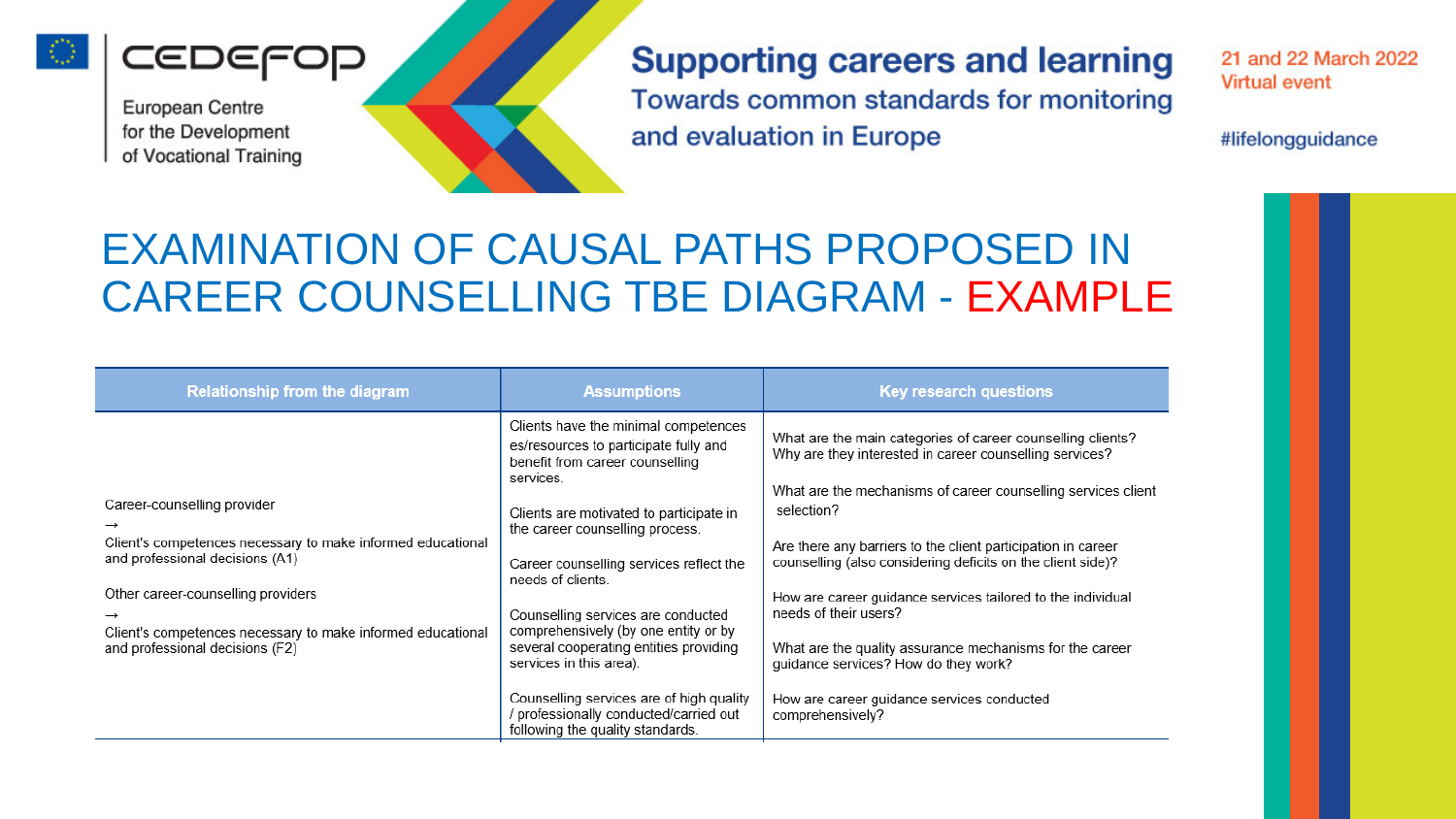

### CEDEF

**European Centre** for the Development of Vocational Training

#### **Supporting careers and learning** Towards common standards for monitoring

and evaluation in Europe

21 and 22 March 2022 **Virtual event** 

#lifelongguidance

**Career counselling' s TBE diagram (reconstruct ion the intervention theory**